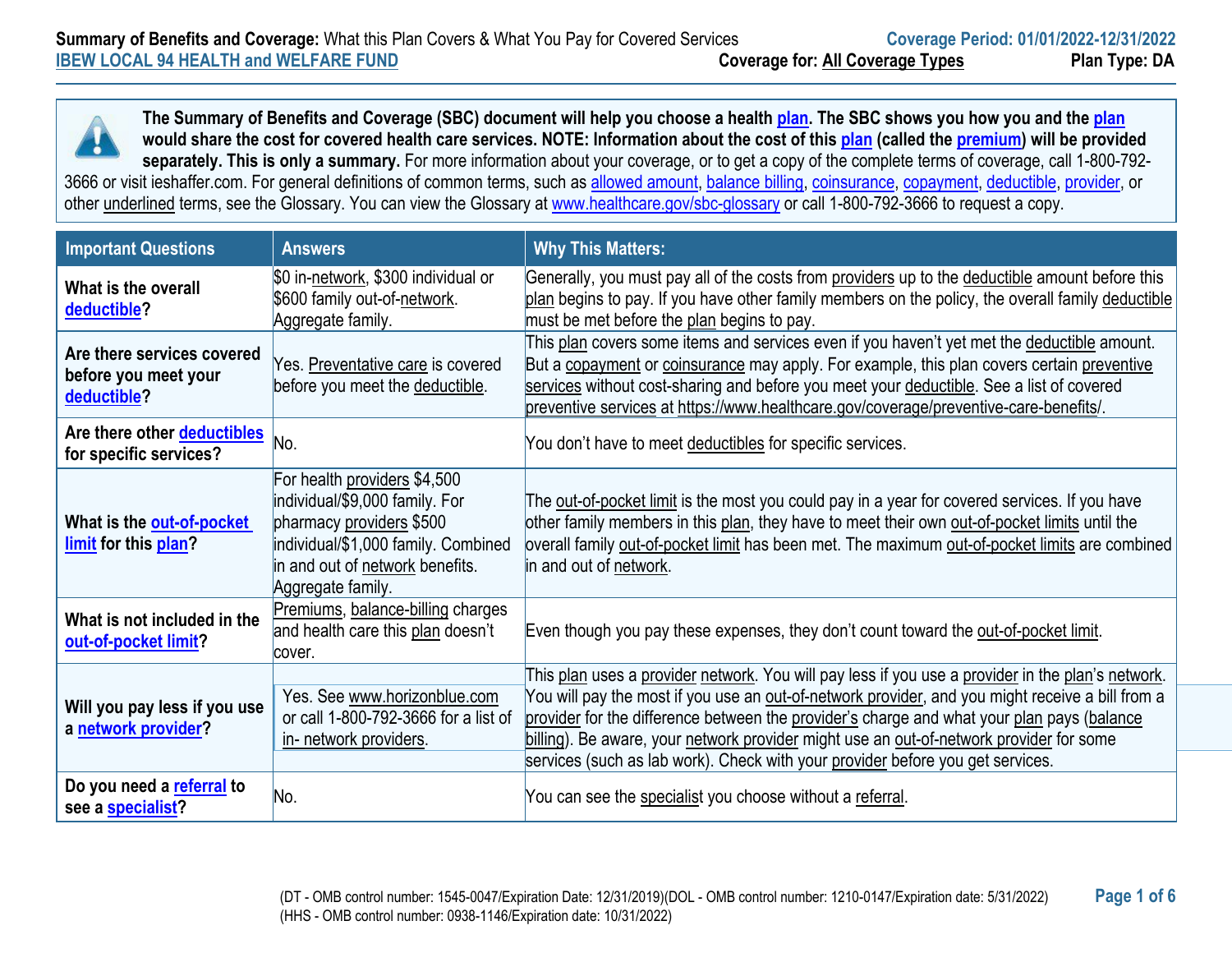All **[copayment](https://www.healthcare.gov/sbc-glossary/#copayment)** and **[coinsurance](https://www.healthcare.gov/sbc-glossary/#coinsurance)** costs shown in this chart are after your **[deductible](https://www.healthcare.gov/sbc-glossary/#deductible)** has been met, if a **[deductible](https://www.healthcare.gov/sbc-glossary/#deductible)** applies.  $\blacktriangle$ 

|                                                                                                                                                |                                                     | <b>What You Will Pay</b>                                                                                                                          |                                                                                                                                                | <b>Limitations, Exceptions, &amp; Other</b>                                                                                                                                                      |
|------------------------------------------------------------------------------------------------------------------------------------------------|-----------------------------------------------------|---------------------------------------------------------------------------------------------------------------------------------------------------|------------------------------------------------------------------------------------------------------------------------------------------------|--------------------------------------------------------------------------------------------------------------------------------------------------------------------------------------------------|
| <b>Common Medical Event</b>                                                                                                                    | <b>Services You May Need</b>                        | <b>Network Provider</b><br>(You will pay the least)                                                                                               | <b>Out-of-Network Provider</b><br>(You will pay the most)                                                                                      | <b>Important Information</b>                                                                                                                                                                     |
|                                                                                                                                                | Primary care visit to treat an<br>injury or illness | \$20 copayment per<br>office visit                                                                                                                | Deductible and 20%<br>coinsurance                                                                                                              |                                                                                                                                                                                                  |
| If you visit a health care                                                                                                                     | <b>Specialist visit</b>                             | \$20 copayment per<br>office visit                                                                                                                | Deductible and 20%<br>coinsurance                                                                                                              | Chiropractic coverage is limited to 25<br>visits/individual per calendar year                                                                                                                    |
| provider's office or<br>clinic                                                                                                                 | Preventive care/screening/<br>immunization          | No charge                                                                                                                                         | 20% coinsurance                                                                                                                                | One per calendar year. You may have to<br>pay for services that aren't preventative. Ask<br>your provider if the services needed are<br>preventative. Then check what your plan will<br>pay for. |
| If you have a test                                                                                                                             | Diagnostic test (x-ray, blood<br>work)              | No charge for office,<br>outpatient hospital,<br>independent laboratory                                                                           | Deductible and 20%<br>coinsurance                                                                                                              |                                                                                                                                                                                                  |
|                                                                                                                                                | Imaging (CT/PET scans,<br>MRI <sub>s</sub> )        | No charge for<br>outpatient hospital                                                                                                              | Deductible and 20%<br>coinsurance                                                                                                              | Imaging requires pre-approval<br>(authorization).                                                                                                                                                |
| If you need drugs to                                                                                                                           | Generic drugs                                       | \$10 copayment/30 day<br>retail, \$20 copayment/60<br>day retail, \$30<br>copayment/90 day retail or<br>\$20 copayment/90 day<br>mail order       | \$10 copayment/30 day<br>retail, \$20 copayment/60<br>day retail, \$30<br>copayment/90 day retail or<br>\$20 copayment/90 day mail<br>order    |                                                                                                                                                                                                  |
| treat your illness or<br>condition<br>More information about<br>prescription drug<br>coverage is available at<br><b>Prime Therapeutics LLC</b> | Preferred brand drugs                               | \$25 copayment/30 day<br>retail, \$50 copayment/60<br>day retail, \$75<br>copayment/90 day retail or<br>\$50 copayment/90 day<br>mail order       | \$25 copayment/30 day<br>retail, \$50 copayment/60<br>day retail, \$75<br>copayment/90 day retail or<br>\$50 copayment/90 day mail<br>order    | Prior Authorization may be required The<br>maximum out-of-pocket prescription<br>expense is \$500 person/\$1,000 family. This<br>is a separate limit from the medical benefit.                   |
| (Prime) Service Center<br>www.MyPrime.com<br>or 1-800-370-5088                                                                                 | Non-preferred brand drugs                           | \$50 copayment/30 day<br>retail, \$100<br>copayment/60 day retail,<br>\$150 copayment/90 day<br>retail or \$100<br>copayment/90 day mail<br>order | \$50 copayment/30 day<br>retail, \$100 copayment/60<br>day retail, \$150<br>copayment/90 day retail or<br>\$100 copayment/90 day<br>mail order |                                                                                                                                                                                                  |

[\* For more information about limitations and exceptions, see the **plan** or policy document at www.ieshaffer.com] **Page 2 of 6** Page 2 of 6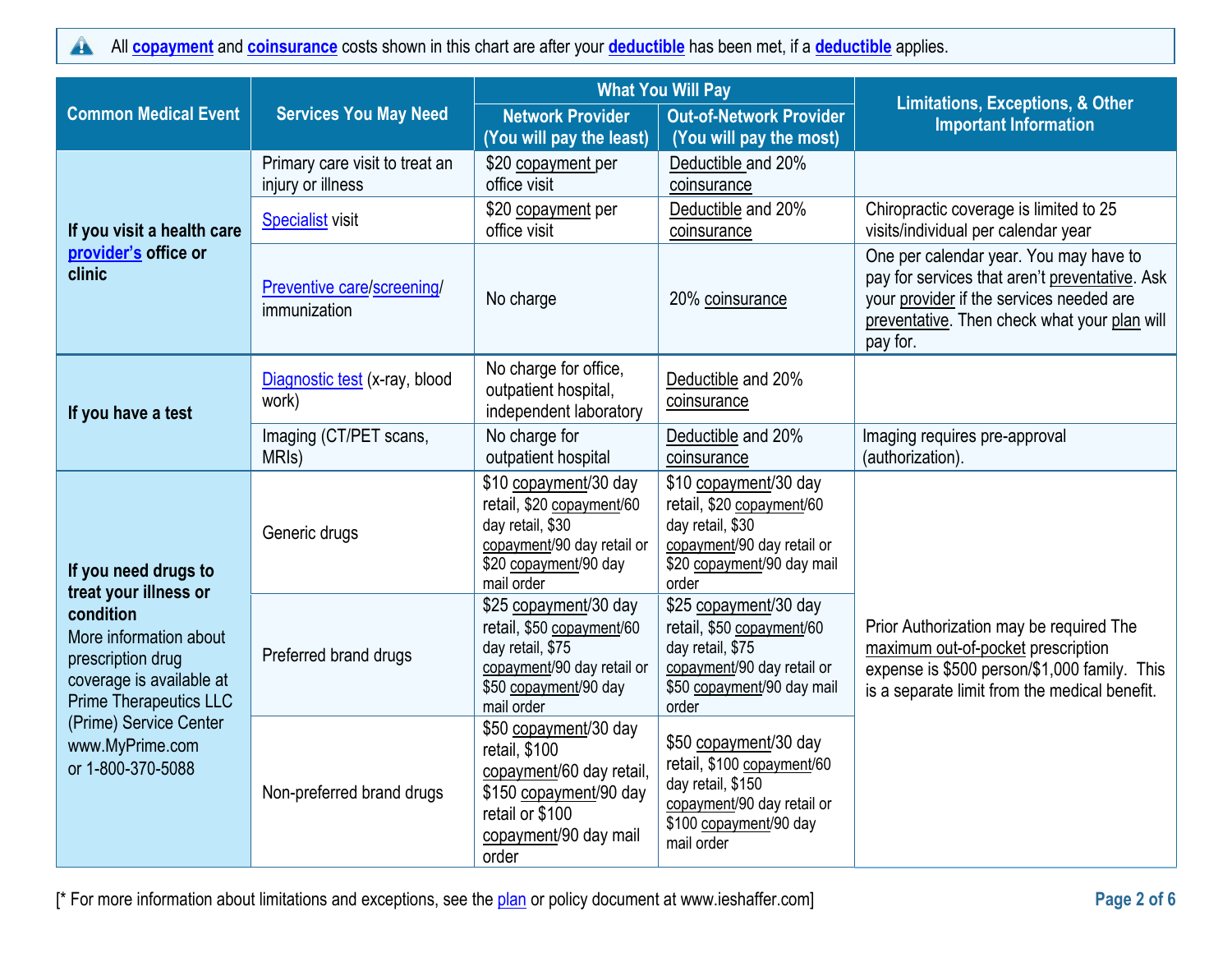|                                            |                                                   | <b>What You Will Pay</b>                                       |                                                                                  | <b>Limitations, Exceptions, &amp; Other</b>                                                                                                                                                                              |  |
|--------------------------------------------|---------------------------------------------------|----------------------------------------------------------------|----------------------------------------------------------------------------------|--------------------------------------------------------------------------------------------------------------------------------------------------------------------------------------------------------------------------|--|
| <b>Common Medical Event</b>                | <b>Services You May Need</b>                      | <b>Network Provider</b>                                        | <b>Out-of-Network Provider</b>                                                   | <b>Important Information</b>                                                                                                                                                                                             |  |
|                                            |                                                   | (You will pay the least)                                       | (You will pay the most)                                                          |                                                                                                                                                                                                                          |  |
|                                            | <b>Specialty drugs</b>                            | Covered at retail benefit<br>in above applicable<br>categories | Covered at retail benefit<br>in above applicable<br>categories                   |                                                                                                                                                                                                                          |  |
|                                            | Facility fee (e.g., ambulatory<br>surgery center) | No charge for outpatient<br>hospital, surgical center          | Deductible and 20%<br>coinsurance for outpatient<br>hospital, surgical center    | Procedures related to spine surgery are                                                                                                                                                                                  |  |
| If you have outpatient<br>surgery          | Physician/surgeon fees                            | No charge for<br>outpatient hospital,<br>surgical center       | Deductible and 20%<br>coinsurance for<br>outpatient hospital,<br>surgical center | subject to pre-service and post-service<br>utilization management review.                                                                                                                                                |  |
| If you need immediate<br>medical attention | <b>Emergency room care</b>                        | \$50 copayment which is<br>waived if admitted                  | \$50 copayment which is<br>waived if admitted.<br>Deductible does not<br>apply.  | Out-of-network coverage for emergency<br>services rendered in an emergency<br>department of a hospital will be provided on<br>the same basis as in-network coverage.<br>Copayment waived if admitted within 24<br>hours. |  |
|                                            | <b>Emergency medical</b><br>transportation        | No charge                                                      | Deductible and 20%<br>coinsurance                                                | Covers transport if emergent and medically<br>necessary                                                                                                                                                                  |  |
|                                            | <b>Urgent care</b>                                | \$20 copayment per<br>office visit                             | Deductible and 20%<br>coinsurance                                                | None                                                                                                                                                                                                                     |  |
| If you have a hospital                     | Facility fee (e.g., hospital<br>room)             | No charge                                                      | Deductible and 20%<br>coinsurance                                                | Prior-authorization requirements apply. Non-<br>compliance may result in no coverage.                                                                                                                                    |  |
| stay                                       | Physician/surgeon fees                            | No charge                                                      | Deductible and 20%<br>coinsurance                                                | Procedures related to spine surgery are<br>subject to pre-service and post-service<br>utilization management review.                                                                                                     |  |
| If you need mental<br>health, behavioral   | <b>Outpatient services</b>                        | No charge for<br>outpatient hospital                           | Deductible and 20%<br>coinsurance                                                | \$20 copayment applies per professional<br>office visit.                                                                                                                                                                 |  |
| health, or substance<br>abuse services     | Inpatient services                                | No charge for inpatient<br>hospital                            | Deductible and 20%<br>coinsurance                                                | Prior authorization requirements apply. Non-<br>compliance may result in no coverage.                                                                                                                                    |  |
| If you are pregnant                        | Office visits                                     | \$20 copayment per<br>office visit                             | Deductible and 20%<br>coinsurance                                                | Cost Sharing does not apply for<br>preventative services.<br>Not covered for child dependent                                                                                                                             |  |
|                                            | Childbirth/delivery<br>professional services      | No charge                                                      | Deductible and 20%<br>coinsurance                                                | Not covered for child dependent.<br>Prior authorization requirements apply. Non-                                                                                                                                         |  |

[\* For more information about limitations and exceptions, see the [plan](https://www.healthcare.gov/sbc-glossary/#plan) or policy document at www.ieshaffer.com] **Page 3 of 6**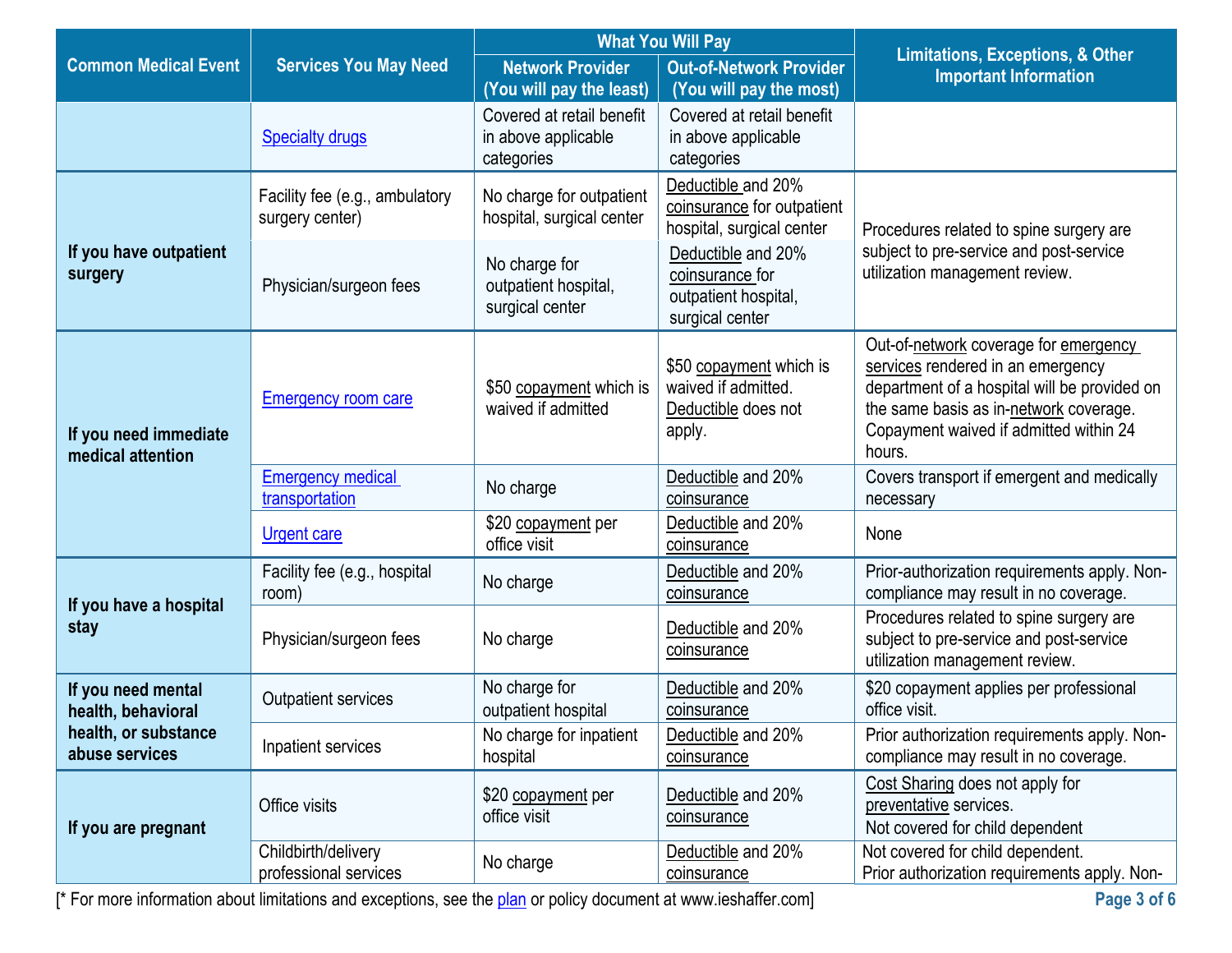|                                           |                                          | <b>What You Will Pay</b>                                                                                |                                                           | <b>Limitations, Exceptions, &amp; Other</b>                                                                                                     |  |
|-------------------------------------------|------------------------------------------|---------------------------------------------------------------------------------------------------------|-----------------------------------------------------------|-------------------------------------------------------------------------------------------------------------------------------------------------|--|
| <b>Common Medical Event</b>               | <b>Services You May Need</b>             | <b>Network Provider</b><br>(You will pay the least)                                                     | <b>Out-of-Network Provider</b><br>(You will pay the most) | <b>Important Information</b>                                                                                                                    |  |
|                                           | Childbirth/delivery facility<br>services | No charge                                                                                               | Deductible and 20%<br>coinsurance                         | compliance may result in no coverage.                                                                                                           |  |
|                                           | Home health care                         | No charge                                                                                               | Deductible and 20%<br>coinsurance                         | Out-of-network maximum 100 visits/year.<br>4 hours = 1 visit. No custodial care covered.                                                        |  |
|                                           | <b>Rehabilitation services</b>           | \$20 copayment/visit for<br>out-patient. For in-<br>patient, see hospital<br>stay facility fee benefit. | Deductible and 20%<br>coinsurance                         | 60 days per benefit period, combined in-<br>network and out-of-network. Prior                                                                   |  |
| If you need help<br>recovering or have    | <b>Habilitation services</b>             | \$20 copayment/visit for<br>out-patient. For in-<br>patient, see hospital<br>stay facility fee benefit. | Deductible and 20%<br>coinsurance                         | authorization requirements apply                                                                                                                |  |
| other special health<br>needs             | <b>Skilled nursing care</b>              | No charge for inpatient<br>facility.                                                                    | Deductible and 20%<br>coinsurance                         | In-network maximum 100 days/year, out-of-<br>network maximum 60 days/year. Medical<br>treatment only. Prior authorization<br>requirements apply |  |
|                                           | Durable medical equipment                | No charge                                                                                               | Deductible and 20%<br>coinsurance                         | Prior authorization required for DME<br>purchases over \$500.                                                                                   |  |
|                                           | <b>Hospice services</b>                  | No charge for inpatient<br>facility.                                                                    | Deductible and 20%<br>coinsurance                         | Maximum 10 days of respite care. Excludes<br>pastoral care and counseling.                                                                      |  |
| If your child needs<br>dental or eye care | Children's eye exam                      | Not covered                                                                                             | Not covered                                               | Child vision screening covered<br>under preventive care benefit.<br>See vision coverage.                                                        |  |
|                                           | Children's glasses                       | Not covered                                                                                             | Not covered                                               | See vision coverage                                                                                                                             |  |
|                                           | Children's dental check-up               | Not covered                                                                                             | Not covered                                               | See dental coverage.                                                                                                                            |  |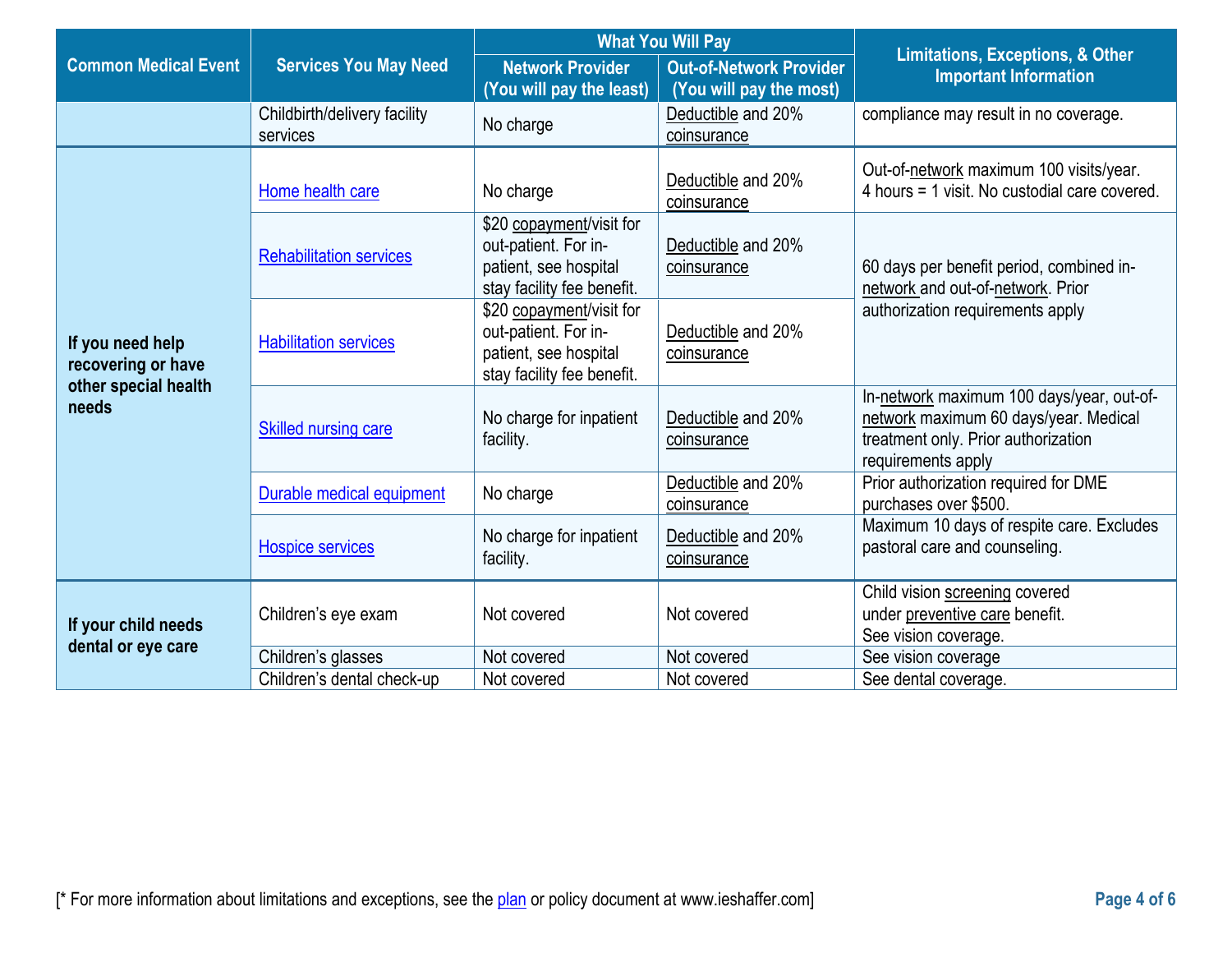| Services Your <mark>Plan</mark> Generally Does NOT Cover (Check your policy or plan document for more information and a list of any other <u>excluded services</u> .)                           |                                                                                                                                                                                                                                                                                                    |                                                                                                                                                                                                                                 |  |  |
|-------------------------------------------------------------------------------------------------------------------------------------------------------------------------------------------------|----------------------------------------------------------------------------------------------------------------------------------------------------------------------------------------------------------------------------------------------------------------------------------------------------|---------------------------------------------------------------------------------------------------------------------------------------------------------------------------------------------------------------------------------|--|--|
| Acupuncture                                                                                                                                                                                     | Dental Care                                                                                                                                                                                                                                                                                        | Routine Eye Care (Adult)<br>$\bullet$                                                                                                                                                                                           |  |  |
| <b>Cosmetic Surgery</b><br>$\bullet$                                                                                                                                                            | Long Term Care                                                                                                                                                                                                                                                                                     | <b>Routine Foot Care</b><br>$\bullet$                                                                                                                                                                                           |  |  |
|                                                                                                                                                                                                 |                                                                                                                                                                                                                                                                                                    | <b>Weight Loss Programs</b><br>$\bullet$                                                                                                                                                                                        |  |  |
| Other Covered Services (Limitations may apply to these services. This isn't a complete list. Please see your plan document.)                                                                    |                                                                                                                                                                                                                                                                                                    |                                                                                                                                                                                                                                 |  |  |
| <b>Bariatric Surgery</b><br>Chiropractic Care (25 visits per person per<br>calendar year)<br>Hearing Aid and exam (15 and younger). One<br>hearing aid for each impaired ear every 24<br>months | Infertility Treatment (\$20,000 per person per<br>calendar year, \$50,000 lifetime maximum. Limit 4<br>completed egg retrievals. Plan will cover IVF,<br>GIFT, ZIFT and IUI. Diagnostic testing and<br>medication not subject to maximum. Must contact .<br>Fund office for all benefit inquiries. | Most coverage provided outside the United States.<br>See www.HorizonBlue.com<br>Non-emergency care when traveling outside the<br>U.S. (excludes procedures not available in the U.S.)<br>Private Duty Nursing (not in hospital) |  |  |

Your Rights to Continue Coverage: There are agencies that can help if you want to continue your coverage after it ends. The contact information for those agencies is: Department of Labor's Employee Benefit Security Administration at 1-866-444-EBSA or www.dol.gov/ebsa/healthreform. Other coverage options may be available to you, too, including buying individual insurance coverage through the [Health Insurance](https://www.healthcare.gov/sbc-glossary/#health-insurance) [Marketplace.](https://www.healthcare.gov/sbc-glossary/#marketplace) For more information about the [Marketplace,](https://www.healthcare.gov/sbc-glossary/#marketplace) visit [www.HealthCare.gov](http://www.healthcare.gov/) or call 1-800-318- 2596.

Your Grievance and Appeals Rights: There are agencies that can help if you have a complaint against your [plan](https://www.healthcare.gov/sbc-glossary/#plan) for a denial of a [claim.](https://www.healthcare.gov/sbc-glossary/#claim) This complaint is called a [grievance](https://www.healthcare.gov/sbc-glossary/#grievance) or [appeal.](https://www.healthcare.gov/sbc-glossary/#appeal) For more information about your rights, look at the explanation of benefits you will receive for that medical [claim.](https://www.healthcare.gov/sbc-glossary/#claim) Your [plan](https://www.healthcare.gov/sbc-glossary/#plan) documents also provide complete information on how to submit a [claim,](https://www.healthcare.gov/sbc-glossary/#claim) [appeal,](https://www.healthcare.gov/sbc-glossary/#appeal) or a [grievance](https://www.healthcare.gov/sbc-glossary/#grievance) for any reason to your [plan.](https://www.healthcare.gov/sbc-glossary/#plan) For more information about your rights, this notice, or assistance, contact: : I.E. Shaffer & Co., P.O. Box 1028, West Trenton, NJ 08628, or you can contact the Employee Benefits Security Administration at 1-866-444-EBSA (3272) or www.dol.gov.ebsa/healthreform.

## **Does this plan provide Minimum Essential Coverage? Yes**

[Minimum Essential Coverage](https://www.healthcare.gov/sbc-glossary/#minimum-essential-coverage) generally includes [plans,](https://www.healthcare.gov/sbc-glossary/#plan) [health insurance](https://www.healthcare.gov/sbc-glossary/#health-insurance) available through the [Marketplace](https://www.healthcare.gov/sbc-glossary/#marketplace) or other individual market policies, Medicare, Medicaid, CHIP, TRICARE, and certain other coverage. If you are eligible for certain types of [Minimum Essential Coverage,](https://www.healthcare.gov/sbc-glossary/#minimum-essential-coverage) you may not be eligible for the [premium tax credit.](https://www.healthcare.gov/sbc-glossary/#premium-tax-credits)

#### **Does this plan meet the Minimum Value Standards? Yes**

If your [plan](https://www.healthcare.gov/sbc-glossary/#plan) doesn't meet the [Minimum Value Standards,](https://www.healthcare.gov/sbc-glossary/#minimum-value-standard) you may be eligible for a [premium tax credit](https://www.healthcare.gov/sbc-glossary/#premium-tax-credits) to help you pay for a plan through the [Marketplace.](https://www.healthcare.gov/sbc-glossary/#marketplace)

### **Language Access Services:**

[Spanish (Español): Para obtener asistencia en Español, llame al 1-800-792-3666

PRA Disclosure Statement: According to the Paperwork Reduction Act of 1995, no persons are required to respond to a collection of information unless it displays a valid OMB control number. The valid OMB control

*To see examples of how this [plan](https://www.healthcare.gov/sbc-glossary/#plan) might cover costs for a sample medical situation, see the next section.*

number for this information collection is 0938-1146. The time required to complete this information collection is estimated to average 0.08 hours per response, including the time to review instructions, search existing dat resources, gather the data needed, and complete and review the information collection. If you have comments concerning the accuracy of the time estimate(s) or suggestions for improving this form, please write to: CMS,

7500 Security Boulevard, Attn: PRA Reports Clearance Officer, Mail Stop C4-26-05, Baltimore, Maryland 21244-1850.